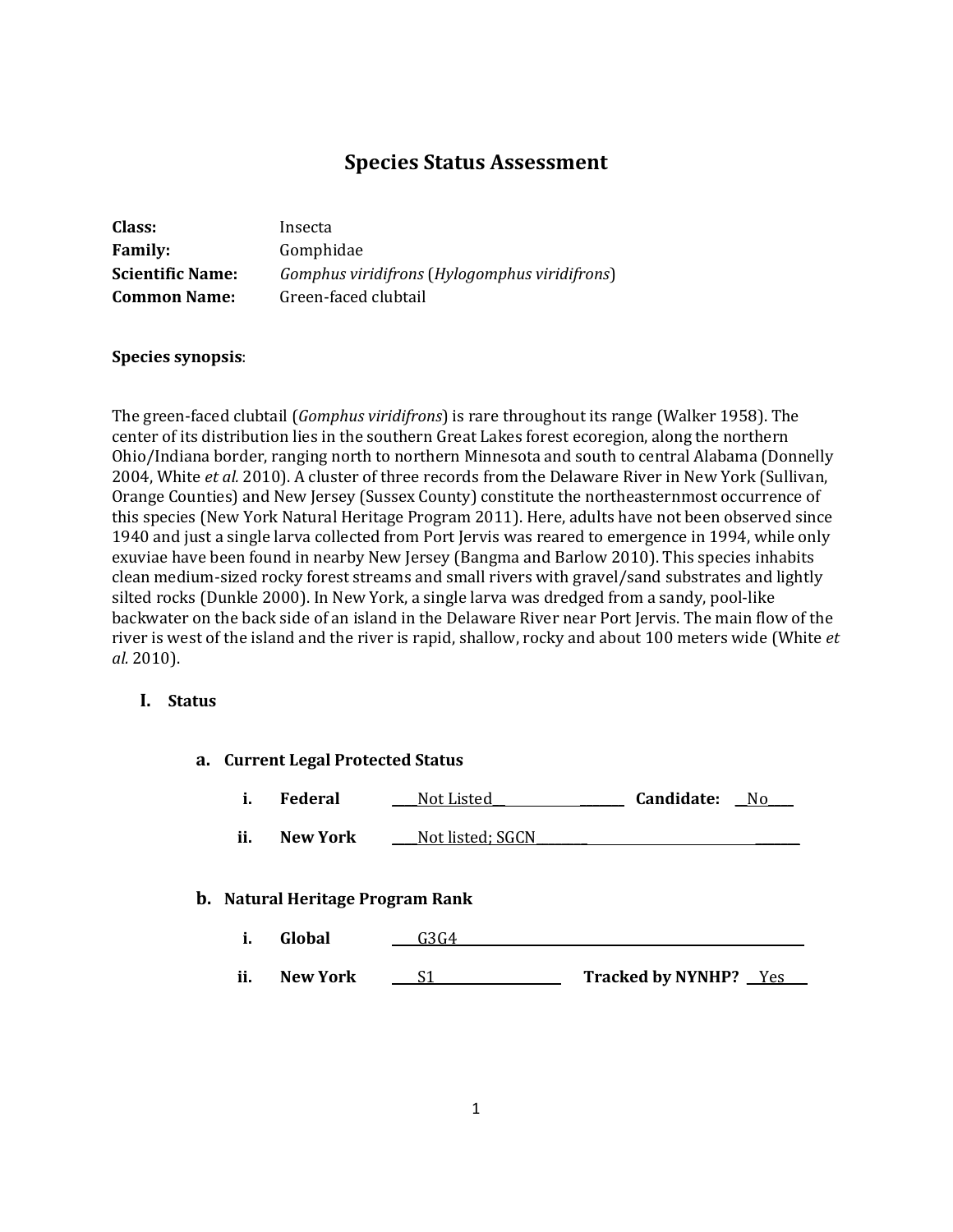#### **Status Discussion:**

White *et al.* (2010) suggests that the status remain S1(5 or fewer occurrences, or few remaining acres or miles of stream, or factors demonstrably making it especially vulnerable to extinction rangewide or in New York State).

#### **II. Abundance and Distribution Trends**

- **a. North America**
	- **i. Abundance**

|                   | declining _____increasing  | stable | unknown |
|-------------------|----------------------------|--------|---------|
| ii. Distribution: |                            |        |         |
|                   | _declining _____increasing | stable | unknown |

**Time frame considered: \_\_\_\_**Last assessment US 1998; Canada 2012**\_\_\_\_\_\_\_\_**

#### **b. Regional**

**i. Abundance \_\_**X**\_\_\_ declining \_\_\_\_\_increasing \_\_\_\_\_stable \_\_\_\_\_unknown ii. Distribution: \_\_**X**\_\_\_ declining \_\_\_\_\_increasing \_\_\_\_\_stable \_\_\_\_\_unknown Regional Unit Considered: \_\_\_\_\_\_\_\_\_\_\_\_**\_Northeast**\_\_\_\_\_\_\_\_\_\_\_\_\_\_\_\_\_\_\_\_\_\_\_\_\_\_\_\_\_\_\_**

Time Frame Considered: Last assessment 1998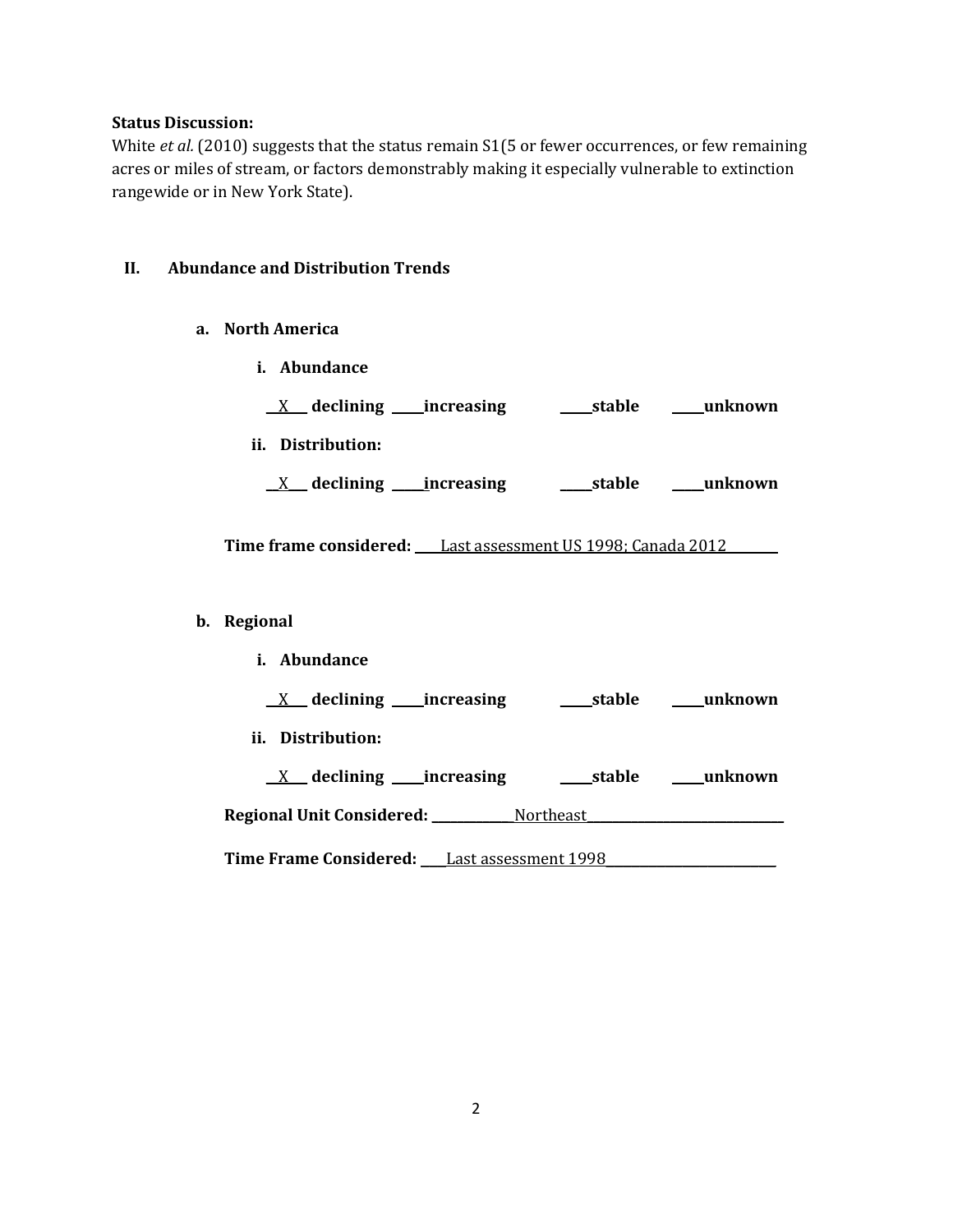**c. Adjacent States and Provinces**

| <b>CONNECTICUT</b>                | Not Present $\frac{X}{X}$                | No data ______ |
|-----------------------------------|------------------------------------------|----------------|
| <b>MASSACHUSETTS</b>              | Not Present $X_{\text{max}}$             | No data ______ |
| <b>QUEBEC</b>                     | Not Present $X_{\text{max}}$             | No data ______ |
| <b>VERMONT</b>                    | Not Present $X_{\text{max}}$             | No data ______ |
| <b>NEW JERSEY</b><br>i. Abundance | Not Present ________                     | No data ______ |
| ii. Distribution:                 |                                          |                |
|                                   |                                          |                |
|                                   |                                          |                |
|                                   |                                          |                |
|                                   |                                          |                |
| <b>ONTARIO</b>                    |                                          |                |
| i. Abundance                      |                                          |                |
|                                   | declining increasing 50 stable X unknown |                |
| ii. Distribution:                 |                                          |                |

| declining              | __increasing | stable | _unknown |  |
|------------------------|--------------|--------|----------|--|
| Time frame considered: |              |        |          |  |
| <b>Listing Status:</b> | Not listed   |        |          |  |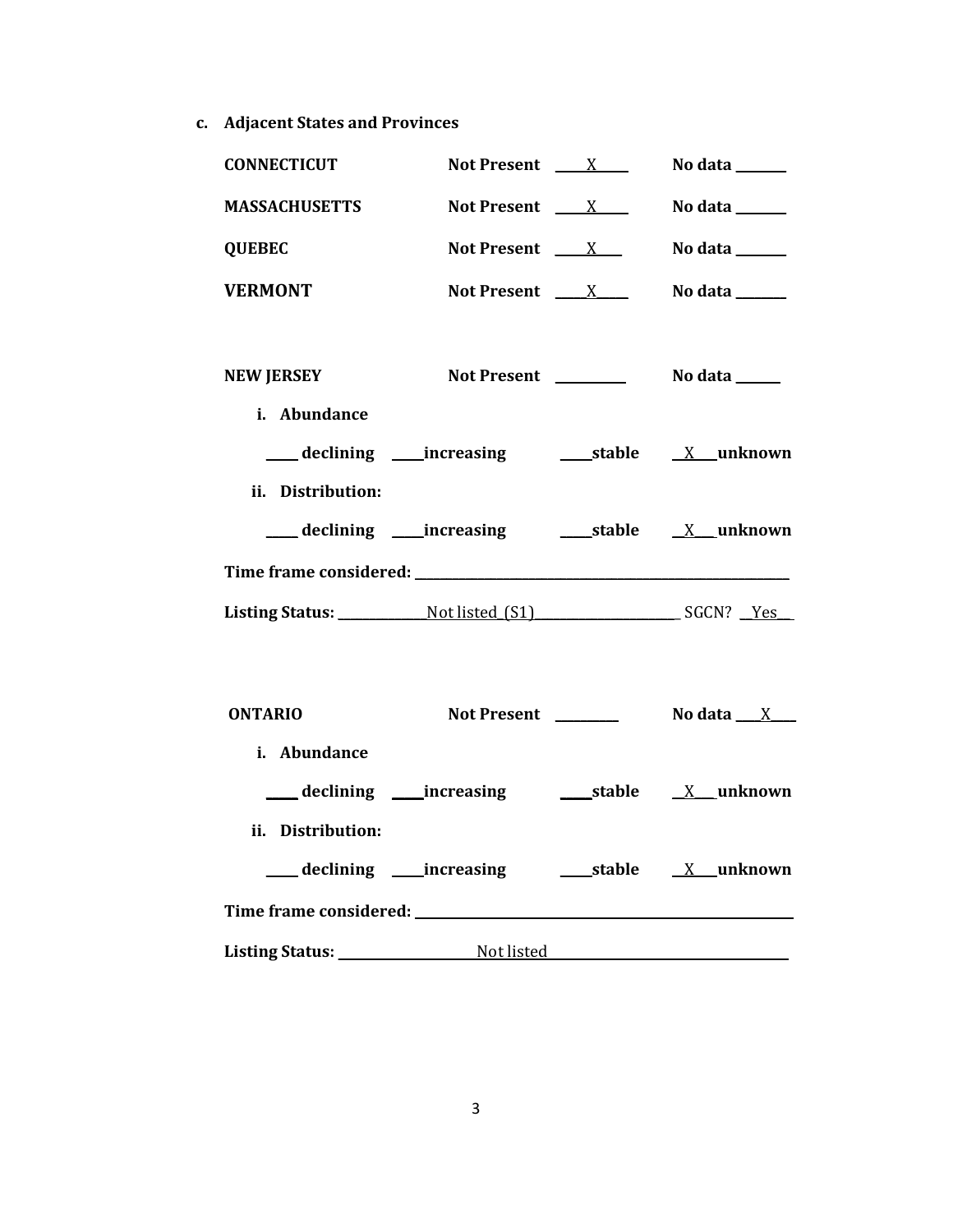| PENNSYLVANIA Not Present No data X |  |  |
|------------------------------------|--|--|
| i. Abundance                       |  |  |
|                                    |  |  |
| ii. Distribution:                  |  |  |
|                                    |  |  |
|                                    |  |  |
|                                    |  |  |
| d. NEW YORK                        |  |  |
| i. Abundance                       |  |  |
|                                    |  |  |
| ii. Distribution:                  |  |  |
|                                    |  |  |
|                                    |  |  |

# **Monitoring in New York.**

The New York State Dragonfly and Damselfly Survey was conducted from 2005-2009, but there are no organized, regular monitoring or survey activities directed toward this species or to sites where it has been documented. Some efforts have been made to relocate this species at Port Jervis and elsewhere on the Delaware River, but these would not be described as regular surveys or regular monitoring.

### **Trends Discussion:**

One recent observation of *G. viridifrons* is from a larvae collected at Port Jervis in Orange County and reared in May 1994 and one specimen was collected at Barryville in Sullivan County in 1940, New York (Donnelly 2004, New York Natural Heritage Program 2007). Since there is limited historical information, only one recent record, and the full extent and size of the populations have not been determined, it is not possible to speculate on long-term trends in New York.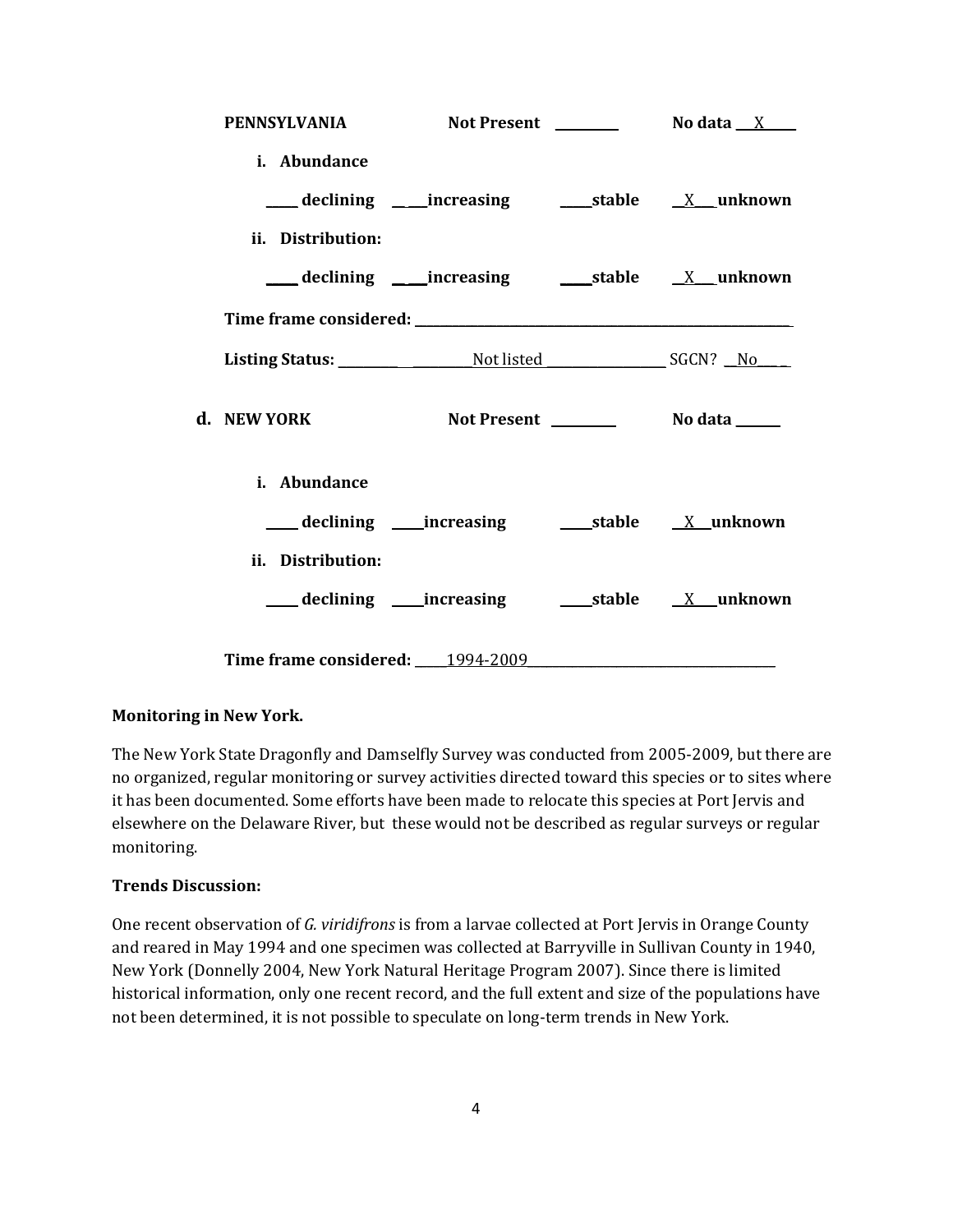

**Figure 1.** Conservation status of green-faced clubtail (NatureServe 2012).



**Figure 2.** Distribution of green-faced clubtail in the United States (Donnelly 2004).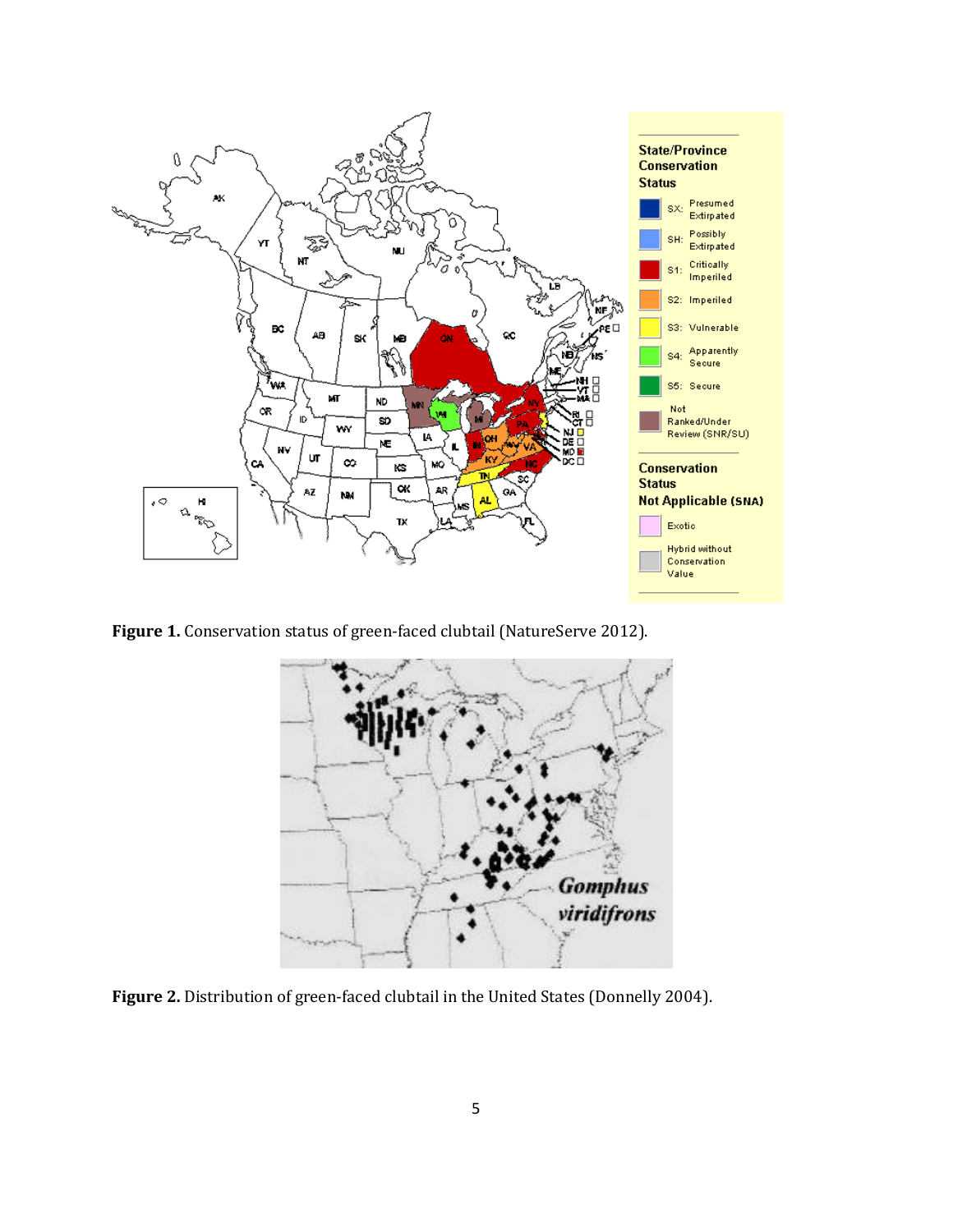

**Figure 3.** Occurrence records of green-faced clubtail in New York (White *et al.* 2010.

### **III. New York Rarity, if known:**

| Historic      | # of Animals | # of Locations | % of State |
|---------------|--------------|----------------|------------|
| prior to 1970 |              |                |            |
| prior to 1980 |              |                |            |
| prior to 1990 |              |                |            |

# **Details of historic occurrence:**

The sole historical record for this species in New York is from Barryville on the Delaware River in 1940 (Donnelly 1992).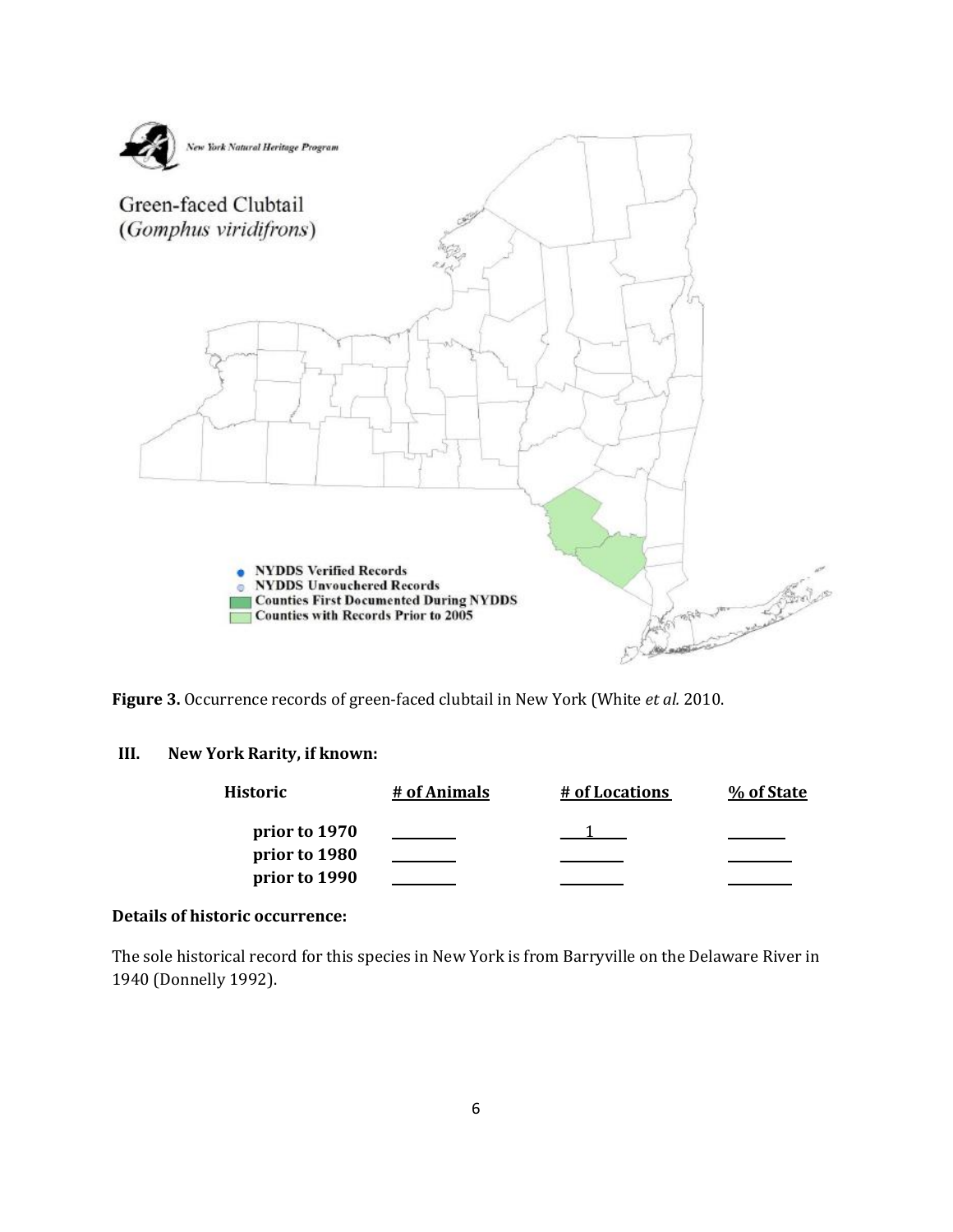| Current | # of Animals | # of Locations | % of State |
|---------|--------------|----------------|------------|
|         |              |                |            |

# **Details of current occurrence:**

While the species has not been relocated at Barryville (some, but not a great deal of effort expended there in recent years), it was found at a second location on the Delaware River, Port Jervis, in 1994 (Donnelly1999). While some unsuccessful search effort has been made to duplicate the Port Jervis location, it is still considered an extant occurrence.

### **New York's Contribution to Species North American Range:**

| <b>Distribution</b> (percent of NY where species occurs) |           | <b>Abundance</b> (within NY distribution) |
|----------------------------------------------------------|-----------|-------------------------------------------|
| $\mathsf{X}$                                             | $0 - 5%$  | abundant                                  |
|                                                          | $6 - 10%$ | common                                    |
|                                                          | 11-25%    | fairly common                             |
|                                                          | 26-50%    | uncommon                                  |
|                                                          | >50%      | rare                                      |

#### **NY's Contribution to North American range**

- $X$  0-5%
- $-$  6-10%
- $\frac{11-25\%}{2}$
- $-26 50%$
- \_\_\_\_ >50%

### **Classification of New York Range**

- $\overline{\phantom{a}}$   $\overline{\phantom{a}}$  Core
- \_\_X\_\_ Peripheral
- \_\_ \_\_\_ Disjunct

Distance to nearest population:

 $^{\sim}$ 1,000 mi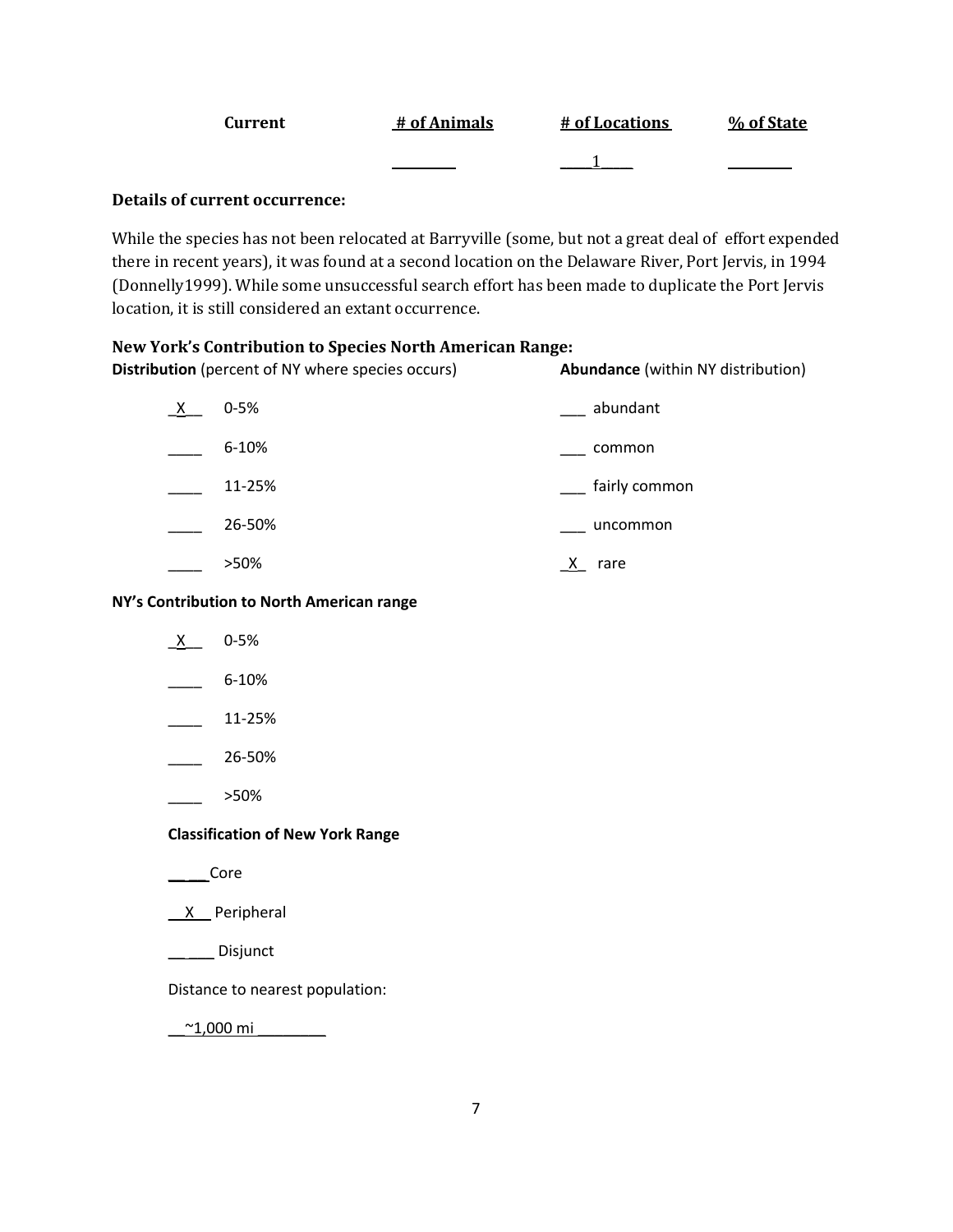#### **Rarity Discussion:**

*G. viridifrons* is known from two locations in New York State, both on the main stem of the Delaware River and roughly 20 miles apart. One of the locations is based on a recent reared larval record from 1994. Population estimates have not been determined and it is unclear if the species is extremely localized or occurs between the two locations. Further survey efforts are needed to clarify the species status on the Delaware. (White *et al.* 2010).

This clubtail occurs in northwestern Pennsylvania which suggests the possibility that it could exist in the Allegany drainage in southwestern New York so additional inventory there is warranted (White *et al.* 2010).

### **IV. Primary Habitat or Community Type:**

- 1. Small River, Low-Moderate Gradient
- 2. Riverine, coldwater stream, sand and gravel bottom

### **Habitat or Community Type Trend in New York:**

| <b>Declining</b>                   | <b>Stable</b> | Increasing | Unknown            |
|------------------------------------|---------------|------------|--------------------|
| Time frame of decline/increase:    |               |            |                    |
| <b>Habitat Specialist?</b>         |               | <b>Yes</b> | X No               |
| <b>Flagship/Indicator Species?</b> |               | X Yes      | N0<br>$\mathbf{X}$ |

### **Habitat Discussion:**

*G. viridifrons* inhabits clean medium-sized rocky forest streams and small rivers with gravel/sand substrates and lightly silted rocks (Dunkle 2000). Adults fly 1-3 meters above the water surface, about 3-10 meters out from the shore often hovering near the head of riffles and rapids, or perching on shoreline vegetation and exposed rocks (Evans 2002). In New York, a single larva was dredged from a sandy, pool-like backwater on the back side of an island in the Delaware River near Port Jervis. The main flow of the river is west of the island and the river is rapid, shallow, rocky and about 100 meters wide (White *et al.* 2010).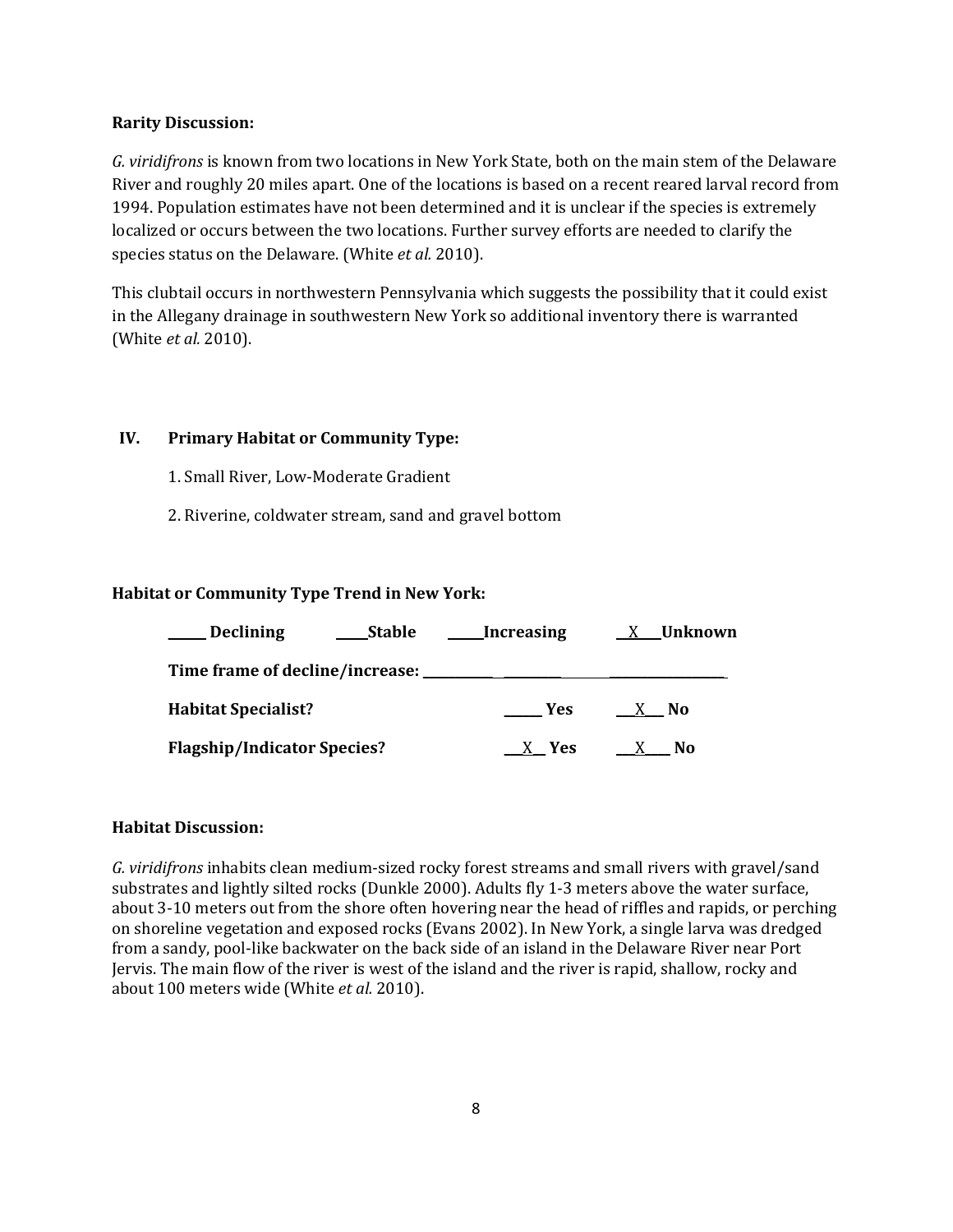- **V. New York Species Demographics and Life History**
	- \_\_X**\_\_\_ Breeder in New York**
		- **\_\_**X\_**\_\_ Summer Resident**

**\_\_**X**\_\_\_ Winter Resident**

**\_\_\_\_\_ Anadromous**

**\_\_\_\_\_ Non-breeder in New York**

**\_\_\_\_\_ Summer Resident**

**\_\_\_\_\_ Winter Resident**

**\_\_\_\_\_ Catadromous**

\_\_\_\_\_ **Migratory only**

**\_\_\_\_\_ Unknown**

# **Species Demographics and Life History Discussion:**

Adults fly 1- 3 meters above the water surface, about 3-10 meters out from the shore, often hovering near the head of riffles and rapids, or perching on shoreline vegetation and exposed rocks (Evans 2002). Females their eggs in fast-moving water while tapping their abdomens onto the water's surface (Mead 2003). *G. viridifrons* larvae feed on smaller aquatic invertebrates. Adults are active almost exclusively over water or up in the trees where they hunt insects (New York Natural Heritage Program 2011).

The adult specimen for New York was from late July, while the reared larval specimen was collected in May. These records ,and flight periods of related species on the Delaware River, would suggest a June/July flight period for this species in New York.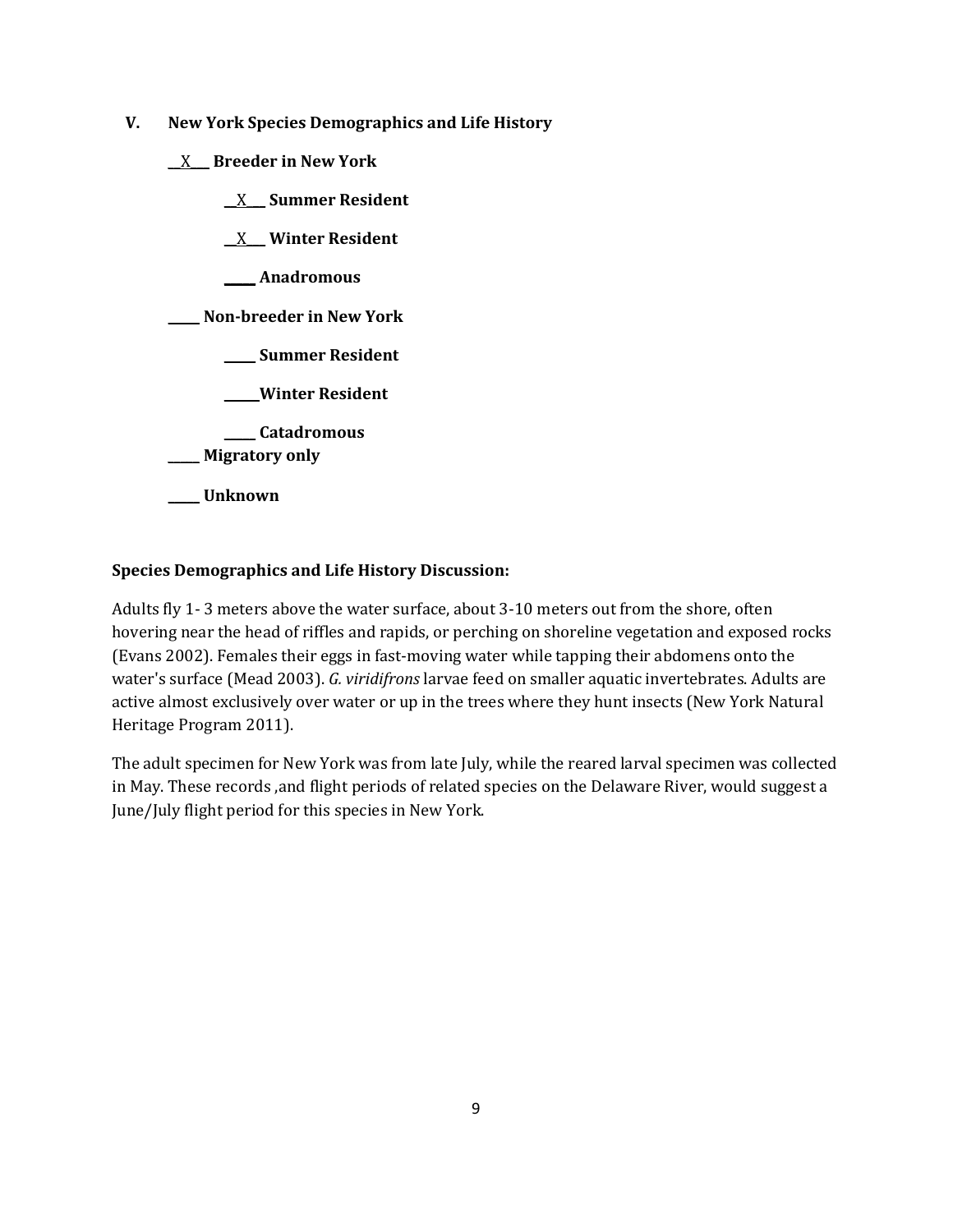## **VI. Threats:**

Any activity which might lead to water contamination or the alteration of natural hydrology could affect green-faced clubtail populations. Such threats might include agricultural run-off, increases in sedimentation, and changes in dissolved oxygen content of streams and rivers (New York Natural Heritage Program 2011).

# **Are there regulatory mechanisms that protect the species or its habitat in New York?**

**\_\_\_\_\_\_ No \_\_\_\_\_ Unknown \_\_\_**X**\_\_\_ Yes** 

Article 15 of Environmental Conservation Law provides some protection of rivers, streams, lakes and ponds through the Protection of Waters Program. National Park Service Wild and Scenic River designation provides considerable protection to the Delaware River.

# **Knowledge of management/conservation actions that are needed for recovery/conservation, or to eliminate, minimize, or compensate for the identified threats:**

Any measures to reduce water contamination or hydrological alteration such as chemical contamination from agricultural run-off and increases in sediment load in streams and rivers should be considered when managing for this species (New York Natural Heritage Program 2011).

There is some indication that the substrate on the Delaware River has become modified by the construction of dams on river tributaries which have altered natural flow regimes and result in reduction of fine sediments needed for some aquatic species for burrowing. Removal of smaller, dams located on tributaries which are no longer serving a function, could provide some addition of finer sediments to at least some reaches of the river which may benefit this species

Further research is required to understand the habitat requirements of and threats to this species, and to create appropriate management guidelines for its persistence in known locations (New York Natural Heritage Program 2011).

Additional surveys are needed on the Delaware River in New York to clarify the species status and presence. This clubtail occurs in northwestern Pennsylvania which suggests the possibility that it could exist in the Allegany drainage in southwestern New York so additional inventory there is warranted (White *et al.* 2010).

Conservation actions following IUCN taxonomy are categorized in the table.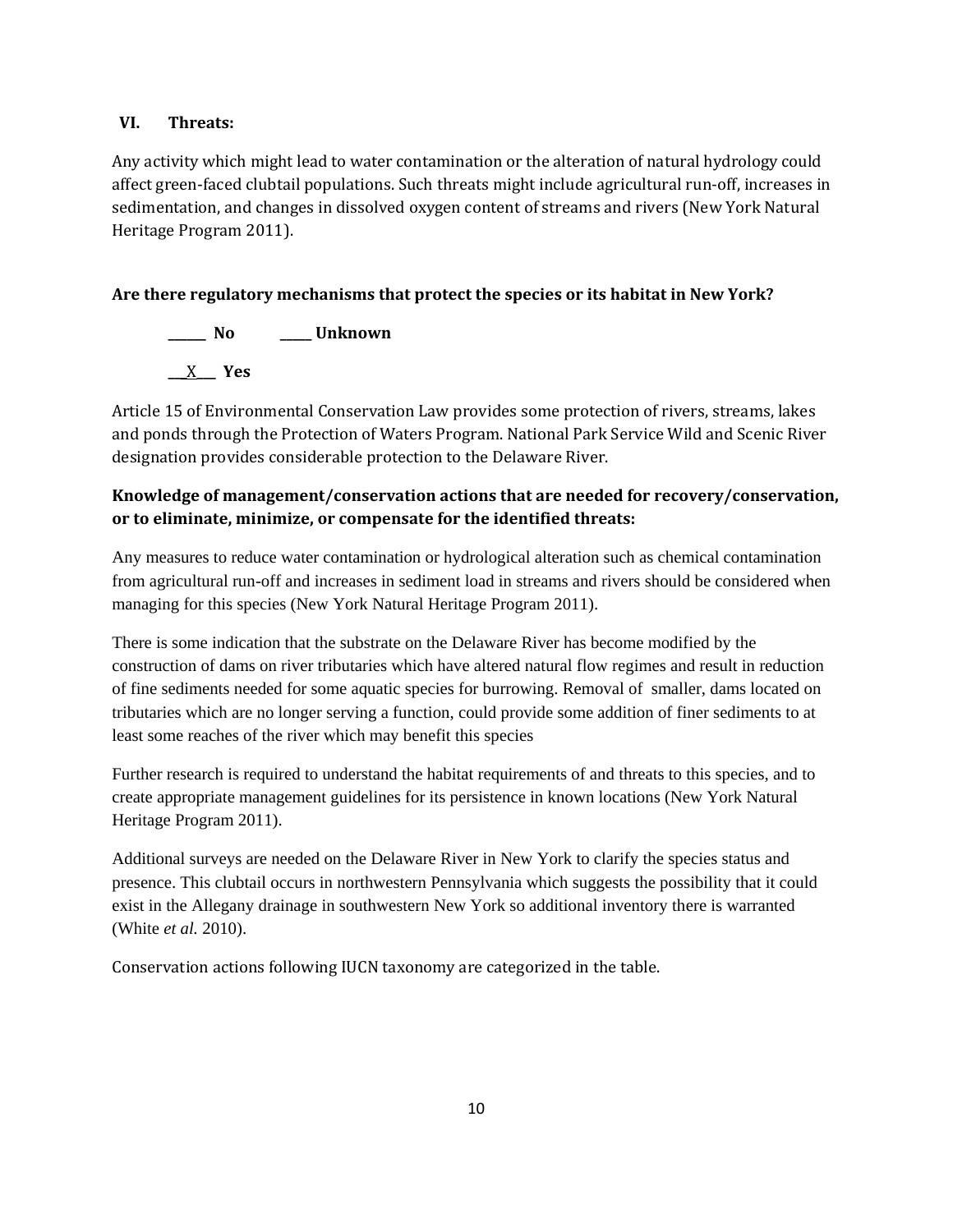| <b>Conservation Actions</b> |                          |  |
|-----------------------------|--------------------------|--|
| <b>Action Category</b>      | <b>Action</b>            |  |
| Law and Policy              | Policies and Regulations |  |

The Comprehensive Wildlife Conservation Strategy (NYSDEC 2005) includes recommendations for the following actions for odonates of rivers and streams, and for green-faced clubtail in particular.

#### **Habitat monitoring:**

Support and encourage habitat monitoring efforts that would complete the baseline assessment of habitat quality and threats.

#### **Habitat research:**

Support and encourage research projects that will help define preferred habitat in order to guide future monitoring, restoration and habitat protection efforts.

#### **New regulation:**

Recommendations for official state endangered, threatened, and special concern listing are an anticipated result of the statewide inventory. It is expected that at least a few species will be recommended for listing and officially adding these species to the list would constitute a concrete action. Four of the species are currently listed as Special Concern, but it is possible a change in their listing status may be warranted following additional surveys.

### **Population monitoring:**

\_\_\_\_ Conduct surveys to obtain repeatable, relative abundance estimates for these species at known sites and newly discovered sites where access permission to conduct surveys is obtained (as indicated in the State Wildlife Grant Odonate Inventory Project).

#### **Statewide baseline survey:**

Most of these species are known from fewer than 10 locations in the state, but new populations undoubtedly remain to be discovered. A currently approved, but not yet begun State Wildlife Grant Statewide Odonate Inventory Project will utilize volunteers, Natural Heritage Program and other staff to conduct surveys for these species at potential sites throughout the state.

While the Port Jervis record is recent (1994) the other New York record is from 1940 and the two locations are roughly 20 miles apart. It is unclear if the species is extremely localized or occurs between the two locations. Further survey efforts are needed to clarify the species status on the Delaware and the species presence in northwestern Pennsylvania suggests the possibility that it could exist in the Allegany drainage in southwestern New York.

# **VII. References**

Bangma J. and A. Barlow. 2010. NJODES; The dragonflies and damselflies of New Jersey, *Argia bipunctulata*, *Calopteryx dimidiata*, *Ischnura ramburii*, *Nehalennia integricollis*, *Enallagma laterale*, *E.pictum*, *Gomphus fraternus, G. rogersi, G. abbreviatus, Aeshna subarctica, G.viridifrons, G. septima, G. vastus, Gomphaeschna antilope, Stylurus spiniceps, Cordulegaster erronea, C. obliqua, Libellula flavida, L. needhami, Epitheca semiaquea, Rhionaeschna mutata,* and *Somatochlora linearis*. *<*http://www.njodes.com/Speciesaccts/species.asp>. Accessed 3 October 2012.